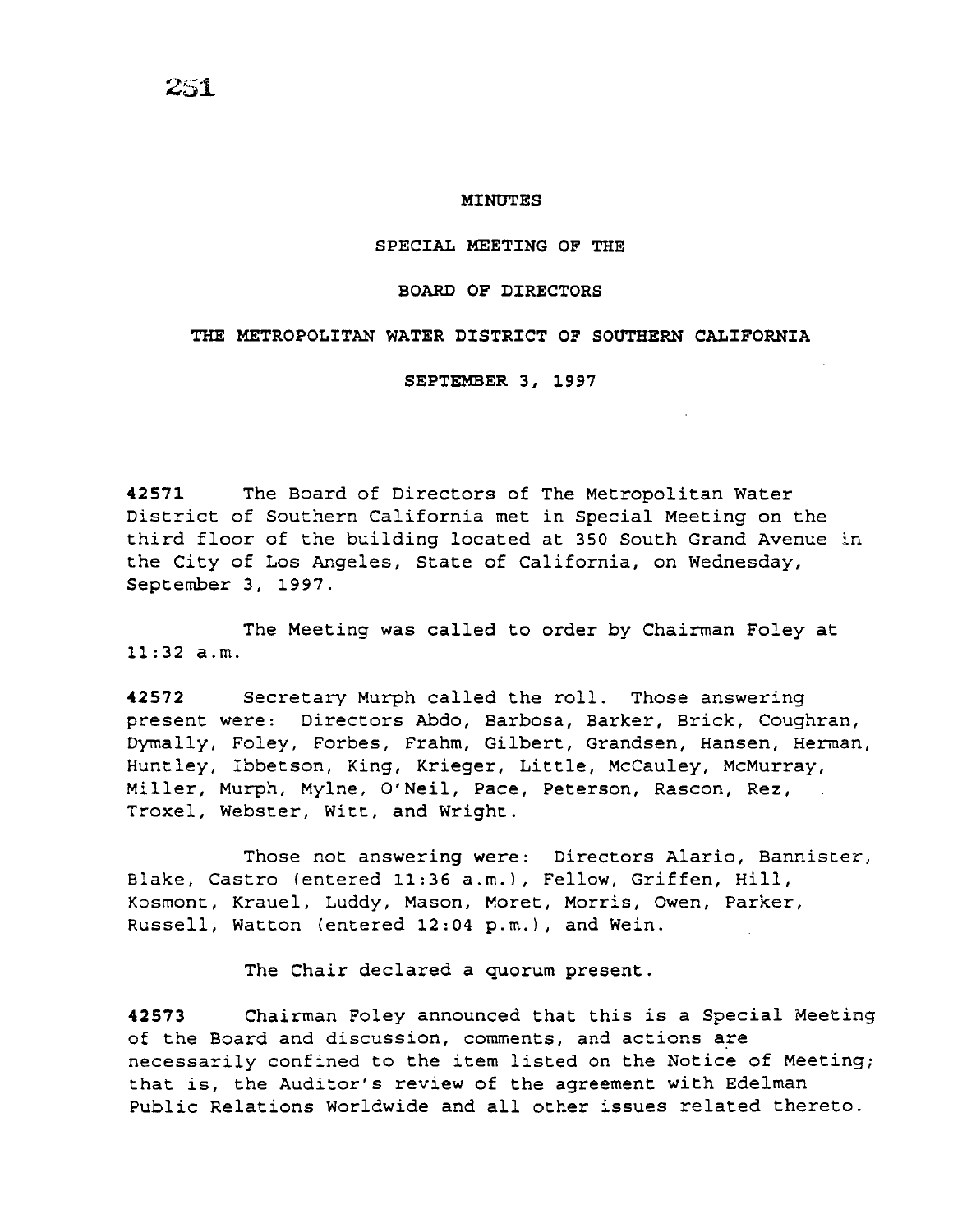42574 General Manager Wodraska thanked the Board for having this meeting to consider the Edelman contract and expressed his belief that the Board needs to take action on this matter now. He referred to his statement presented at the meeting of the Special Audit Committee held yesterday, and reiterated clearly that he supported the recommendations made in the Auditor's report. He reported that notice of termination was sent to Edelman Public Relations Worldwide on September 2, to be effective September 12, 1997, per the terms of the contract. Mr. Wodraska assured the Board he will continue to go forward to communicate the importance of providing reliable; good quality, and affordable supply of water to the people of Southern California, and that Metropolitan is not retreating from its position with respect to water transfers. He stated that Metropolitan will continue to clearly inform the public, and that the primary responsibility is to secure for Southern California the best quality and reliable water at the lowest price.

Director Castro took his seat at 11:36 a.m.

42575 Chairman Foley stated that requests from members of the public to address the Board will be held until after the staff's presentations.

42576 Special Audit Committee Chairman Grandsen stated that at the meeting of the Special Audit Committee yesterday, the committee approved the Auditor's recommendations, and requested that the Auditor again make his presentation of his review of the Edelman contract to the full Board.

42577 Auditor Hondorp, with the assistance of Deputy Auditor David Reukema, gave a slide-illustrated presentation summarizing the audit review of Agreement No. 12259 with Edelman Public Relations Worldwide as detailed in his written report dated August 29, 1997. A copy of the three-page Executive Summary of that report *is* attached to these Minutes. After presenting the overview of the review results and audit recommendations, Mr. Hondorp responded to various questions by Directors.

Director Ibbetson withdrew from the Meeting at 12:00 p.m.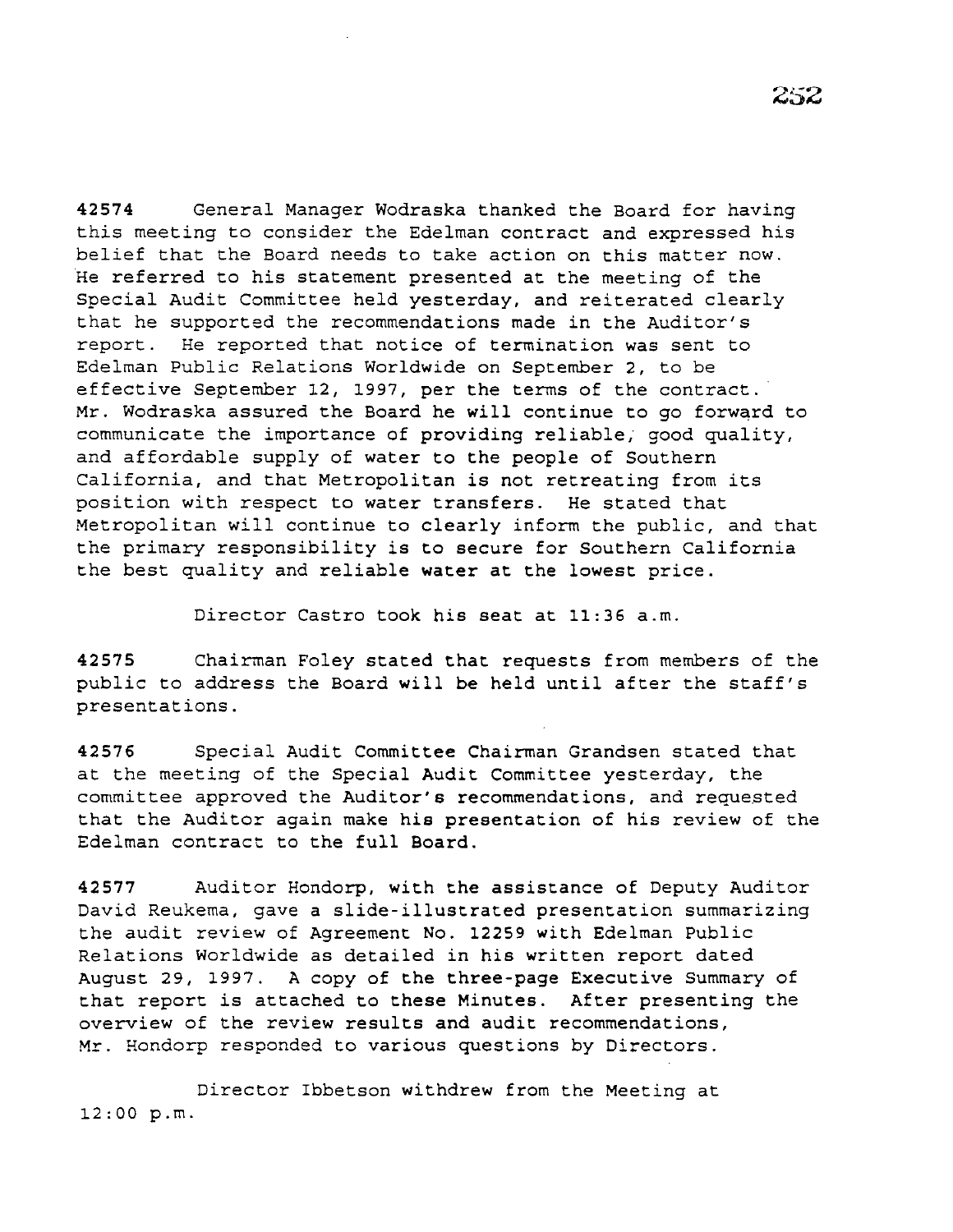Director Watton took his seat at 12:04 p.m.

Following the question-and-answer session, Director Brick moved, seconded by Director Herman, that the Board accepts the recommendations of the Auditor, as well as authorizes the General Manager to negotiate an agreement with Edelman Worldwide to pay up to \$211,000 to satisfy any and all obligations to the Edelman firm, and that the form of the agreement be approved by the General Counsel.

Director Huntley agreed that there should be some satisfaction of the Edelman unpaid claims which Metropolitan is responsible for, and that the Board should authorize the General Manager to negotiate with Edelman up to a maximum of \$211,000 to satisfy and pay the claims. He made reference to the recommendations presented both by the Auditor and the General Manager that would prevent another occurrence like this to happen. As far as the San Diego County Water Authority is concerned, Director Huntley stated it would be appropriate for them to continue to accumulate documents and provide them to Board members; and to show good faith, the documents should not be distributed widely. The Authority should also present specific conclusions and recommendations rather than to just present charges.

Director Watton commented on the Integrated Resources Plan, which information the San Diego County Water Authority believes was outdated before it was published, and which has been so stated repeatedly by the Authority. As far as the Edelman contract is concerned, Director Watton stated that the audit was well done from a financial standpoint. However, he questioned the performance of the Edelman contract and the staff's evaluation of the work product, and stated that the current problems between Metropolitan and San Diego will not disappear due to the approval of the excess payment of the Edelman contract.

Director Castro commented on the honoring of a contract when one is made regardless of the consequences; and requested, pursuant to San Diego's offer, that Metropolitan be allowed to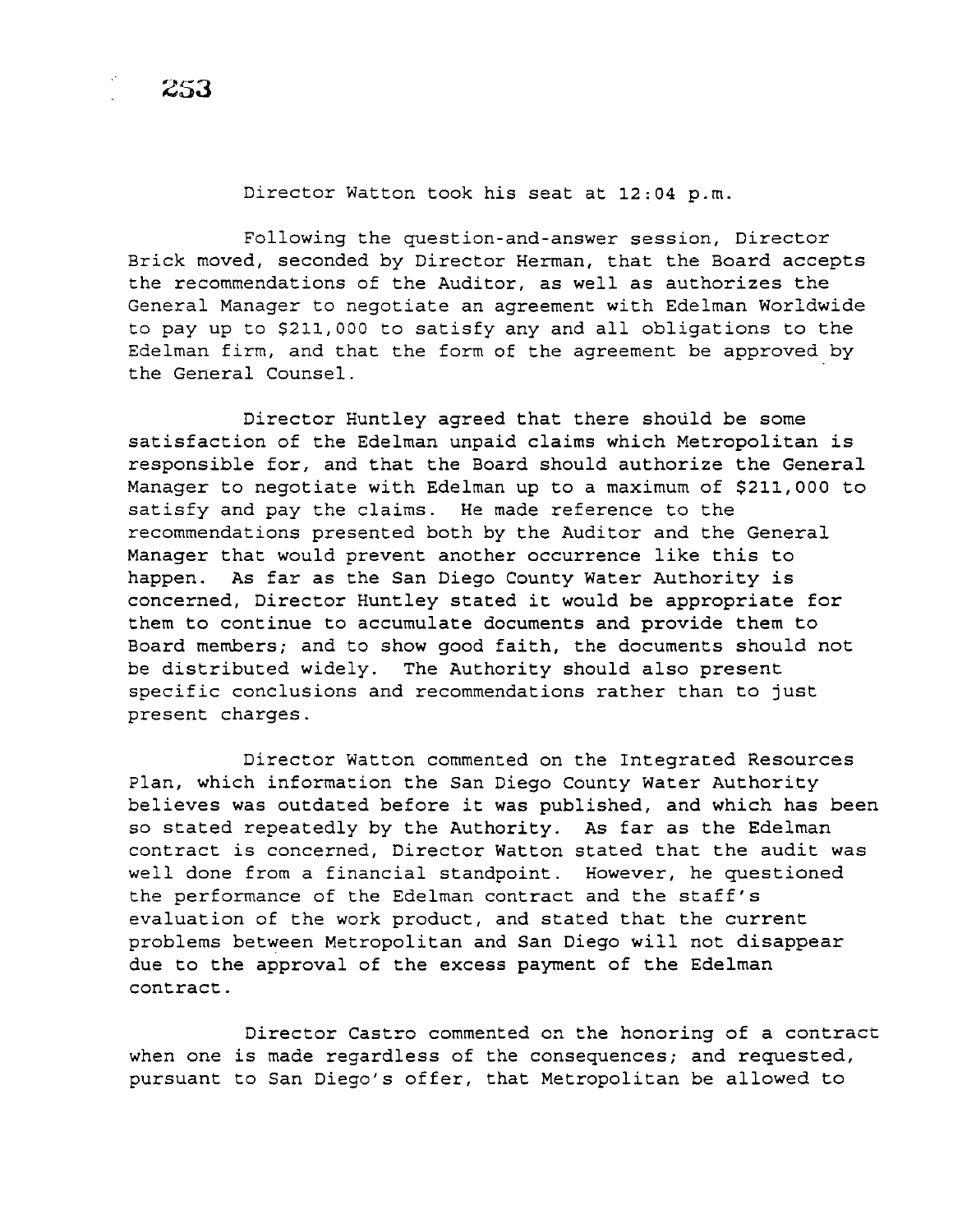review the work documents of their public relations agency and the other parties involved.

Director McCauley then offered a substitute motion, seconded by Director Watton, to cancel the contract with Edelman Public Relations Worldwide and to pay the amount which would not exceed the District's legal liability under the terms of the contract.

The Chair called for a vote on the substitute motion, which did not carry.

Directors Frahm, McCauley, and Watton requested to be recorded as voting yes on the substitute motion.

The Chair then called for a vote on the original motion, which carried.

Directors Frahm, McCauley, and Watton requested to be recorded as voting no.

**42578** Director Brick commented on the past Communications Committee which was in existence and that maybe if such a committee were in place, dialog and public relations matters between the agencies could take place at this committee level. He then recommended that the Chair consider whether the Communications Committee should be reestablished or that function be assigned to some other committee.

**42579** Chairman Foley invited members of the public to address the Board.

Wayne Clark, president of Municipal Water District of Orange County, and chairman of the Partnership for Regional Water Reliability, stated the Partnership consists of nine member agencies of the Metropolitan Water District. Since the Partnership's name was mentioned *in* an adverse way during the Edelman contract discussion of today, he informed the Board that the Partnership has had no connection with the Edelman firm and members of Metropolitan staff have been excluded from the Partnership meetings.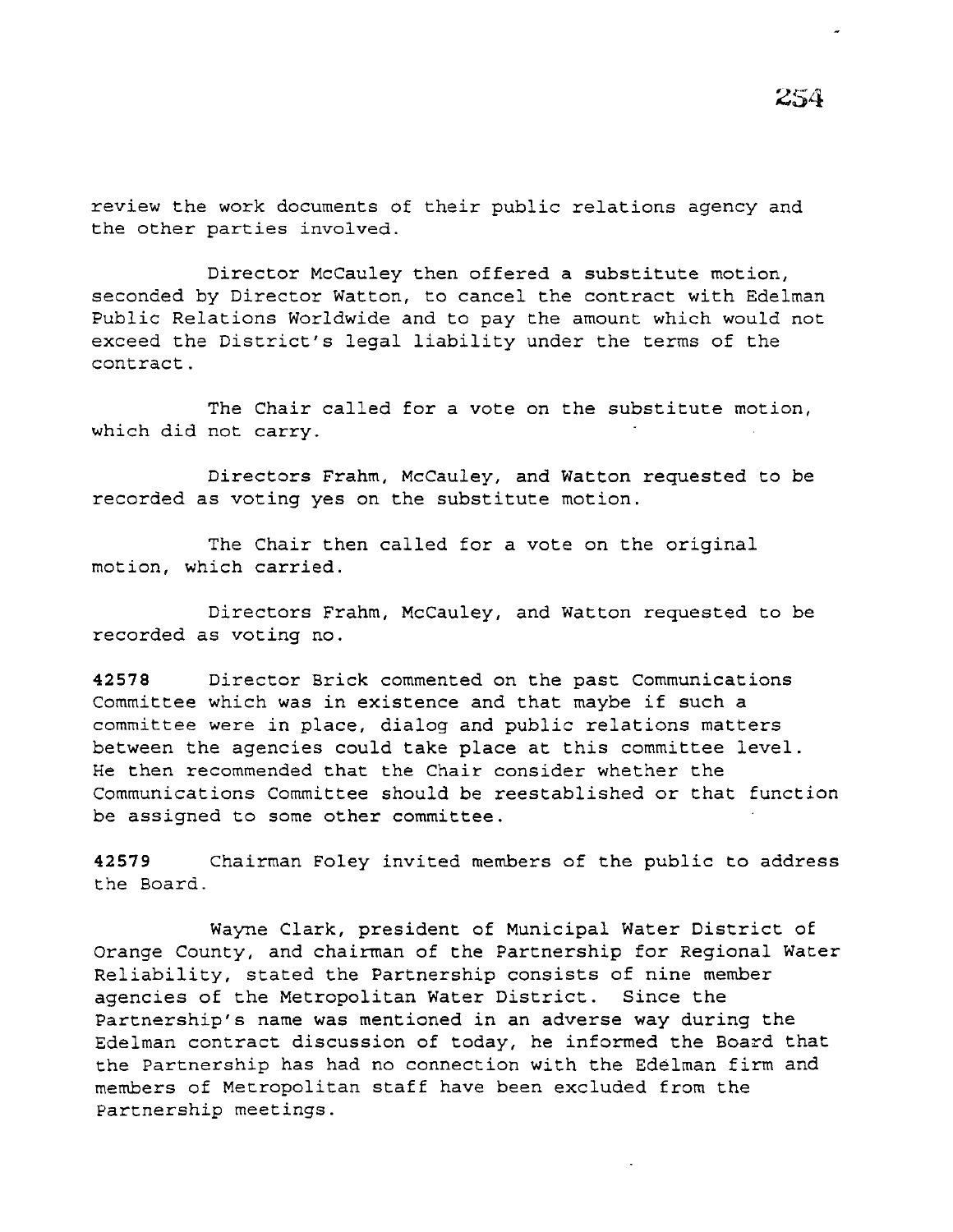Paul Cunningham, Manager, External Affairs of Imperial Irrigation District, expressed the concern of *his* board that their reputation has been adversely affected by some of the activities suggested by the Edelman group. He stated that IID is committed to the process that Director David Kennedy is leading to develop a California Plan, and hoped that Metropolitan's action at today's Meeting would bring back into focus the water issues that face all of us in Southern California.

**42580** Director Huntley requested a follow-up report be made to the Special Audit Committee on the General Manager's review of the circumstances surrounding this matter, and that if San Diego County Water Authority requests any further discussion regarding the Edelman contract, they should include specific items.

**42581** There being no objection, Chairman Foley adjourned the Meeting at 1:01 p.m.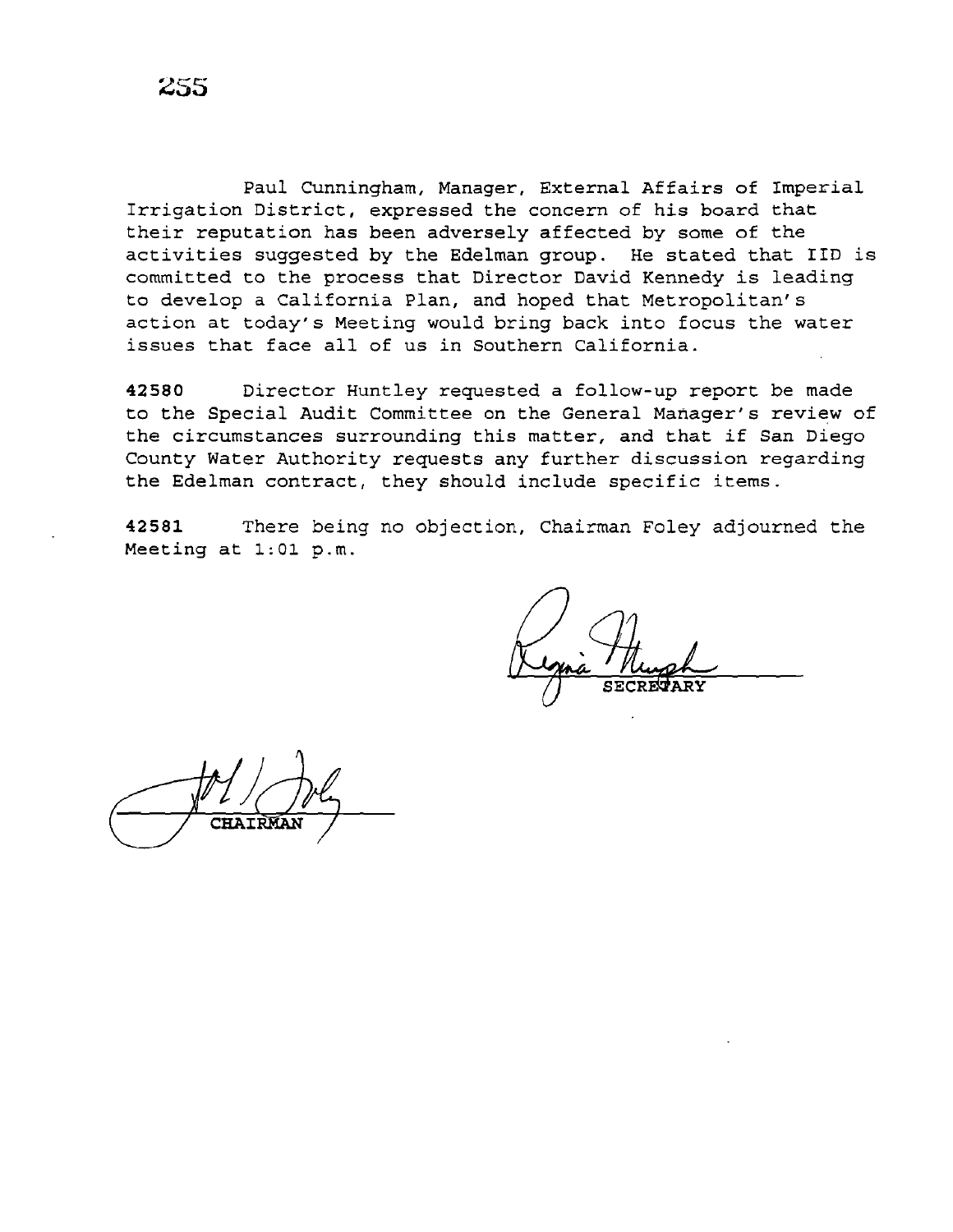## AUDIT DEPARTMENT

# Report on Review of Agreement No. 12259 with Edelman Public Relations Worldwide

# EXECUTIVE SUMMARY

The Audit Department has completed a review of consulting services Agreement No. 12259 (the agreement) between the District and Edelman Public Relations Worldwide (Edelman). The services to be performed by Edelman and its subconsultants (the Edelman team) under the agreement pertained to the areas of: Strategic Planning; Issue Management; Media Relations; Coalition Building; Community Outreach/Education; and Government Relations. The agreement is a typical District "time and material" consulting contract with standard provisions pertaining to, among other things: hourly rates, billings and payments, subconsultant expenses, insurance and indemnity. and nondiscrimination practices. The agreement specifies a maximum amount payable, including expenses, of \$225,000. There have been no amendments to the agreement since its inception (aside from the designation of a new agreement administrator on July 31 ).

When the Audit Department commenced its review of the agreement in late July, the District had been invoiced a total of \$479,155.81 from Edelman forthe services rendered by the Edelman team, plus expenses, during the period from November 1996 through July 1997. Four of the invoices were later found to contain improper charges which effectively reduces this total billing level to \$385,586.56. Invoices totaling \$200,898.25 have been paid to date by the District. The balance of Edelman's unpaid invoices are on hold until Board approval is obtained for an increase in maximum dollar amount of the agreement.

The primary purpose of our review of Agreement No. 12259 was to audit the costs billed to the District by Edelman for services rendered. as well as to review compliance with various contractual provisions and to evaluate the District's administrative procedures and controls pertaining to the agreement.

The testing we performed included a review of the billings submitted by Edelman for services rendered and expenses incurred by the firm and its subconsultants during the period from November 1996 through July 1997. Visits were made to the offices of Edelman and most of its subconsultants to examine available supporting documentation and to interview personnel. Discussions were also held with various District management and staff who were involved in the direction of Edelman's resources or in the administration of the agreement.

A summary of the findings and recommendations resulting from our review of Agreement No. !2259. by review area category. follows: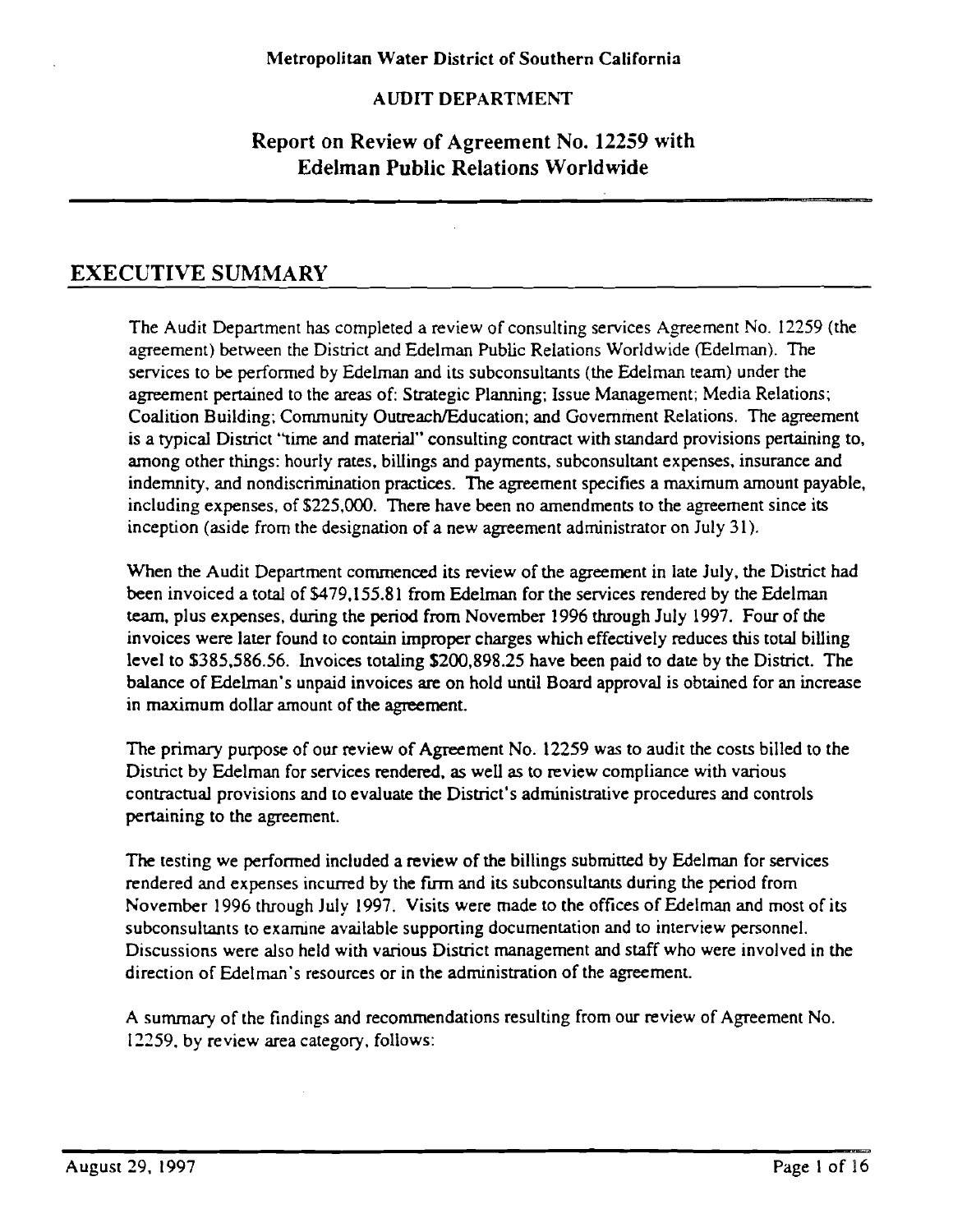## AUDIT DEPARTMENT

# Report on Review of Agreement No. 12259 with Edelman Public Relations Worldwide

### Services Charges and Billings

### Findings:

- I. Edelman's billings to date significantly exceed the maximum dollar amount of the agreement (\$225,000) and the General Manager's contracting authority (\$250,000). (page 6)
- 2. Edelman's billings have not been prepared in accordance with the terms of the agreement. (page 7)
- 3. Several of Edelman's billings contained improper charges, but Edelman subsequently notified the District of the problem. (page 7)
- 4. Edelman's charges are reasonably supported in most instances. (page 8)
- 5. Edelman's total retainer-based fees to date are significantly less than charges permissible under the terms of the agreement based on actual time worked. (page 8)

### Recommendations:

- I. Amend Agreement No. I2259 as soon as possible from a time and material fee basis to a flat monthly retainer basis of \$38,500, plus expenses.
- 2. Prepare a Board letter seeking sufficient authority to pay, at a minimum, all unpaid Edelman billings (as adjusted and reflecting a \$3I,747.50 credit due the District); determine if any other fees for services or other charges after July 25, 1997, should also be funded.

### Contract Compliance and Performance

### Findings:

- I. The broad scope of services outlined in the agreement encompassed the types of services that the Edelman team performed. (page 9)
- 2. With few exceptions, Edelman complied with the terms of the agreement and the team's performance met or exceeded management's expectations. (page IO)

(

 $\mathfrak{f}$